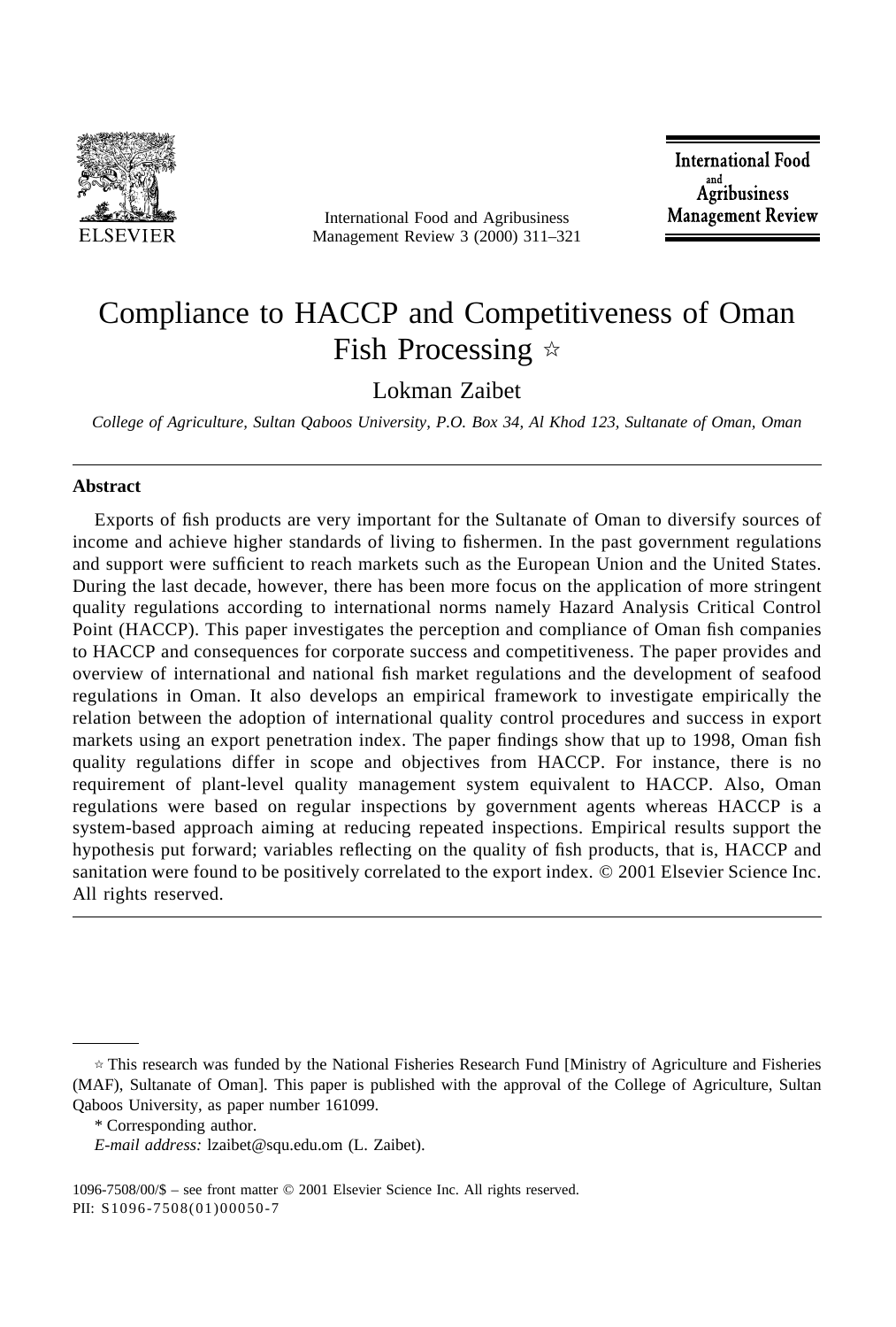#### **1. Introduction**

Fishing has provided sustenance to a majority of the Omani population for many centuries. Today, more than 26,000 people are directly employed in the fisheries sector and total landings are almost 120 thousand metric tons, a 24% increase from 1985. In addition to meeting domestic demand, Oman exported 31% of its total catch in 1997 at a total value of (OR) 27,137 million. Fish exports represent the second largest export item after oil exports. Fish is exported to some 30 countries with the main importing countries being the United Arab Emirates, Saudi Arabia, Jordan, Spain, France, Italy, Lebanon, and Qatar.

Since 1997, Oman, like other developing countries, has experienced periodic difficulties with exports to the European Union (EU) because of the apparent lack of quality control measures. The Ministry of Agriculture and Fisheries has addressed these problems by sponsoring research on food safety and quality control, training programs for fish processing companies as well as inspection visits to assess quality and safety at fish processing facilities. The Ministry has developed hygiene and quality regulations and taken several measures to improve landing conditions and handling of fish to assure the quality of the marine products harvested in Oman.

Quality regulations for export products, such as seafood, have been adopted by many developing countries to enhance national exports. Although these regulations enhance exports by assuring the safety of the products, processing companies have responded by delaying private implementation of internationally accepted quality control programs anticipating further government subsidies. The outcome of such a delay was very costly to Oman. In July 1998 the threatened ban on Omani fish exports to the EU was considered one of the biggest challenges that the Omani fisheries sector had recently faced. Although the ban had been lifted about one year later, its effects may persist for some time.

This paper examines the adoption of quality control measures [Hazard Analysis Critical Control Point (HACCP)] in the fisheries industry in Oman. Emphasis will be placed on HACCP as a tool to improve export performance and to regain and expand higher value fish export markets in the EU and the U.S.A. The objectives of this paper are threefold:

- 1. To provide an overview of the state of international and national fish market arrangements with emphasis on Oman;
- 2. To link the adoption of and attitudes toward internationally recognized quality control procedures (HACCP) to export performance; and
- 3. To draw implications about the impact of HACCP on corporate success and competitiveness of the fisheries sector in Oman.

# **2. International and national fish market arrangements**

Quality control and assurance systems in the food sector is one form of market institution intended to produce safe food and reduce the risk of food-borne illnesses. The common forms of quality assurance systems are (Holleran et al, 1999):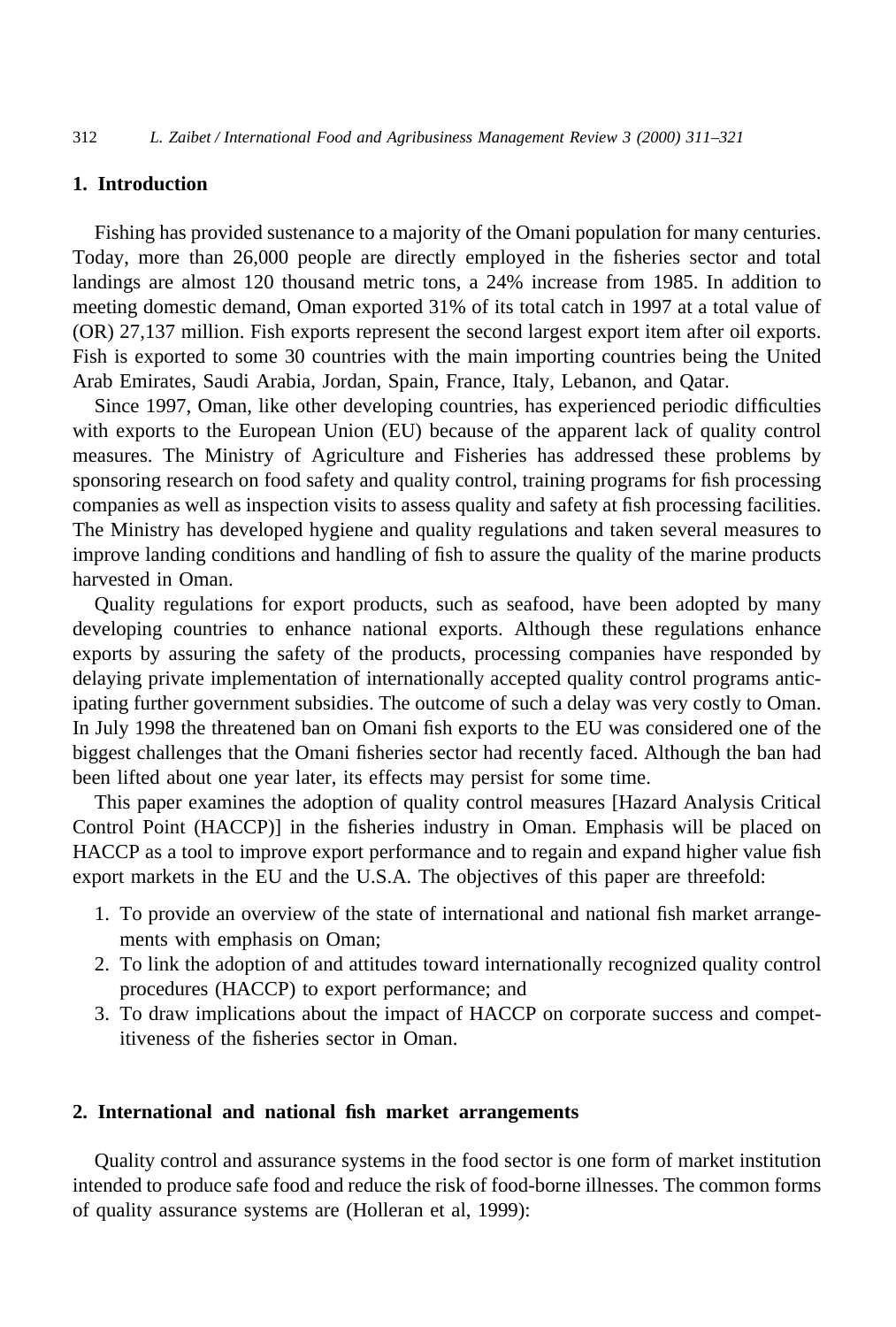- 1. Private voluntary international standards: International standards, such as ISO 9000 standards intend to ensure the conformance of products to agreed specifications by careful documentation of production processes and practices. International standards may require third party certification, which mitigates some of the hazards and costs of exchange by guaranteeing the consistency of the production process.
- 2. National assurance systems: Most national assurance systems are established by national governments to assure consumers that the products of a nation are produced in a prescribed manner. This category represents legal standards, which are often mandatory. The FDA regulations in the US and the 1990 Food Safety Act in the UK are examples of national assurance systems.
- 3. Proprietary quality systems: Proprietary quality assurance systems specify retailers' unique safety and quality requirements. In the U.K., Sainsbury's, Tesco, and other large retailers maintain private quality assurance systems usually based upon the ISO set of standards to ensure that their suppliers consistently meet product specifications. Such systems reduce inspections and audit activities considerably while assuring the quality of products.
- 4. Trade associations may formulate concensus standards, which are, in turn, required by its members. The recently developed food hygiene standards developed by the British Retail Consortium is an example.

The role played by the Food and Agriculture Organization (FAO) food standards and the FAO Codex Alimentarius Commission aims to coordinate all food standards program and ensures fair practices in the food trade. The Codex is composed of food standards, codes of practice, guidelines, recommendations, and other legal texts to be used in international commerce. FAO and Codex have adopted HACCP as a basis for food safety management. HACCP is a preventive system based on identifying hazards and controlling risks at specific points of the processing chain. HACCP is being accepted worldwide and is becoming a requirement in international trade as an effective means of ensuring food quality and safety.

#### *2.1. Regional regulations*

Regional regulations also play an important role to assure national products as well as imported products. The EU issues regulations that lay down conditions for products produced within the Union and also for fish imported from third countries. To approve imports from a third country, "inspections may be carried out on the spot (where fish is processed) by experts from the Commission and the Member States." (OJ–EU, 1991).

These EU regulations require information on: (1) the legislation of the exporting country; (2) the organization of the competent authority and its inspection services; (3) the actual health conditions during the production, storage and dispatch of fishery products; and (4) the assurance, which a third party can give, on the compliance with the standards in the EU. The EU directives require the HACCP approach as a basis for food safety (93/43/EEC).

To comply with the requirements of export markets, such as the EU market, developing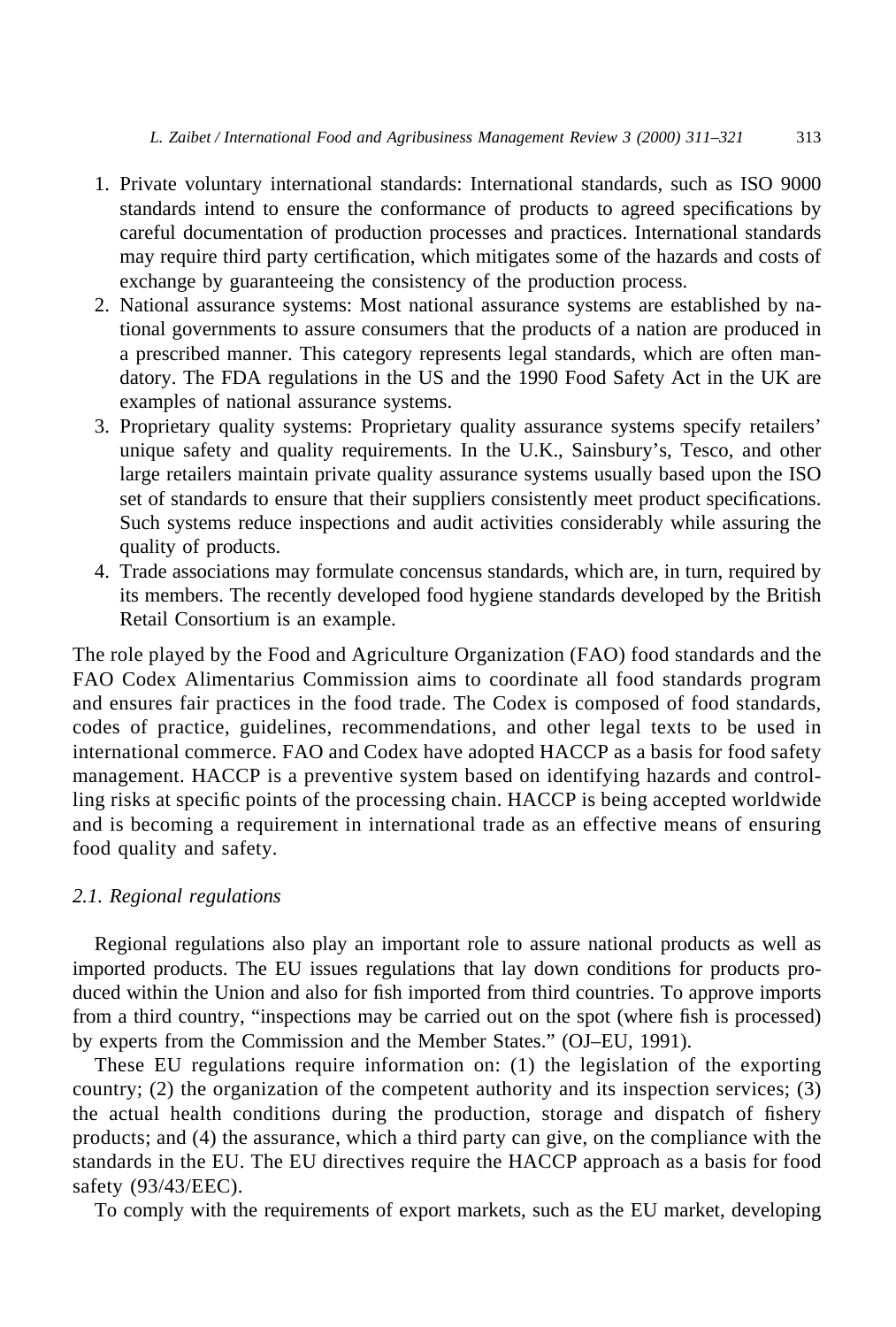countries' national governments have developed quality assurance systems to sustain their exports. This approach is very common in developing countries, where firm-specific quality assurance systems are not well developed or implemented. In many developing countries the practice as well as the attitude is that inspection and quality certification of fish for export are the responsibility of the government (Sierra, 1991). This system works on the basis of memorandum of understanding signed between the relevant government bodies in importing countries and exporting countries. Fish processors, approved under the signed memorandum of understanding, will enjoy a "preferred status" that considerably simplifies sampling and testing procedures in the importing countries (Sierra, 1991).

## *2.2. Oman quality assurance programs*

In Oman, the quality of fish has been the focus of the national fisheries development plan. Early efforts concentrated on modernization of the sector through acquisition of better equipment and aimed at the improvement of distribution networks and the marketing system as a whole. Quality of exported fish, mainly to neighboring countries, was assured by refrigerated transportation in boxes approved by the Government, and by quality control by the border inspection when fish was transported to the largest export market, the United Arab Emirates (Hock, 1998).

The development of seafood processing and quality control in the Sultanate of Oman can be summarized as follows (Al Barwani, 1996):

- In the early 1970s, the Government constructed and operated fish processing plants in major communities to diversify the sources of income. These processing complexes were equipped with cold storage and ice plant facilities to preserve the quality of fish.
- In the mid-1980s, these public facilities were privatized. Fish exports increased to traditional markets (GCC) as well as to Europe, Asia and North America. At this stage, however, quality control was not a major concern.
- In the 1990s, driven by the expansion of fish exports and the increased attention to quality and food safety, the Sultanate has put greater emphasis on quality control to ensure continuous acceptance for its products in international markets. The Ministry of Agriculture and Fisheries (MAF) subsequently established a Quality Control Section (QCS) to develop quality control measures for processing plants exporting to international markets. This effort resulted in the current Quality Control Act for seafood exports issued first in 1997 (QCA).

The QCA, developed in collaboration with experts from the United States (Slavin et al., 1993), aimed at enhancing Oman fish exports by laying down general procedures and standards for export plants. The QCA covers hygienic regulations for plants and their personnel, including buildings, equipment, transporting, labeling, inspection and sample testing. Finally, it sets specifications for fresh and frozen fish for exports. The QCS enforces these regulations through on-site inspections. Fish processing companies complying with these regulations obtain a quality control number allowing them to export fish.

There are at least two main differences between the Omani QCA system and HACCP: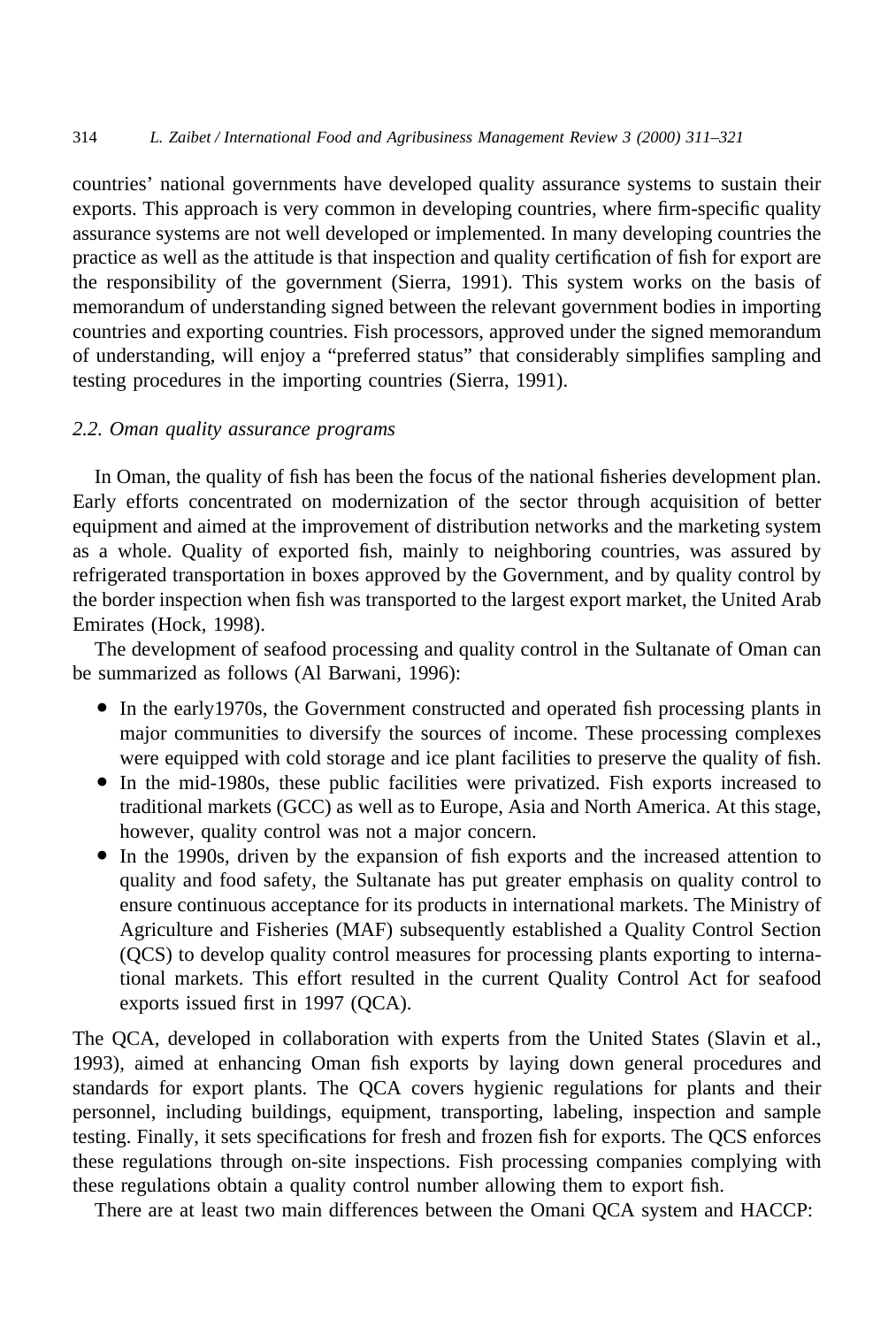| Year | <b>GCC</b> | Europe | U.S.A. | Other |
|------|------------|--------|--------|-------|
| 1995 | 33         | 22.5   |        | 41    |
| 1996 | 27         | 22.3   |        | 47.5  |
| 1997 | 19.7       | 23.2   | 4.42   | 54    |
| 1998 | 54.5       | 19.75  | 0.08   | 25.7  |
| 1999 | 59.7       |        | 0.3    | 39    |

Table 1 The percentage value of fish exports by major regions $a$ 

<sup>a</sup> In 1998 and 1999 the percentage export quantities is reported.

*Sources:* Statistical Year-Book Ministry of Commerce, 1998 and Ministry of Agriculture and Fisheries, 2000.

- 1. Different scopes and objectives. QCA is directed mainly to processing plants. It aims at enhancing Oman fisheries exports through the assurance of high quality fish products. In other words it is a support policy to facilitate the entry of Oman products into international markets in the absence of plant-level quality management systems. HACCP on the other hand covers a wider range of activities including processors, importers, exporters, factory freezer trawlers and some distributors. It aims at preventing seafood-borne illnesses among consumers locally and abroad and it is the responsibility of individual companies to implement.
- 2. An inspection based approach versus a system-based approach. The QCA is enforced through regular inspections carried out by QCS agents. Although the QCA does not specify the number or rate of inspections, it is expected that inspections should be carried out two to four times per year. Inspections are based on a sanitation compliance checklist, which includes building constructions, equipment and transportation facilities, general hygienic conditions, and samples' preparation and handling. The checklist is filled in and a quality rating is assigned. All records of the inspections are kept at the QCS.

HACCP, as defined by Griffin (1996) "requires companies to examine their systems carefully, identify hazards to the product's safety during every step, find control points where hazards can be averted or corrected, and document the entire system for every batch of seafood processed." There are at least two features that characterize a HACCP plan. First, it deals with the whole system: from receiving of raw material, to the delivery of final products. Second, it requires the documentation of the processes. Documentation is required for liability suits. Although FDA regulations do not require certification of the HACCP system "if any problem arise, an investigation will show if the (HACCP) plan is working by the documentation required under HACCP" (Griffin, 1996).

The QCA has helped many companies upgrading their sanitary and hygiene conditions but not to the level required under a HACCP system. The discrepancy between the two systems, as described above, has resulted in severe costs to the fish industry in Oman. The total value of Oman fish exports to the EU has averaged OMR 5.5 Million, that is, U.S. \$ 14.3 Million, between 1995 through 1997 (OCCI, 1999). Unless other markets were identified, this amount would be sold at drastically lower prices (Table 1).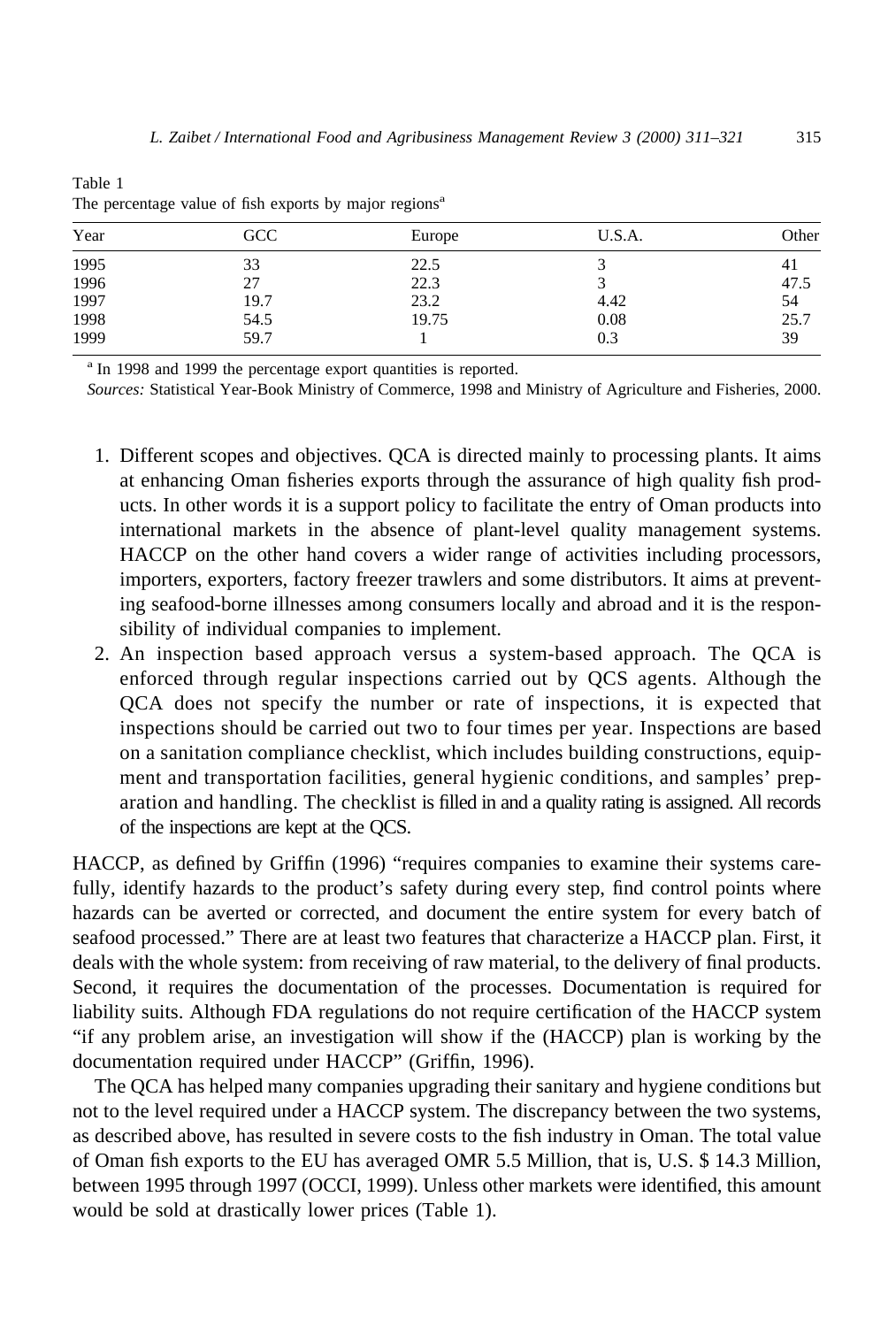#### **3. Attitudes toward HACCP and export performance**

The implementation of an HACCP-based quality system is likely to confer a significant competitive edge to fish export companies. The perishable nature of the raw material and the products advocate for an effective quality assurance system. As a result, an HACCP system would increase competitiveness with regard to competing supply chains that might be of national importance (Ziggers, 1998). Competitiveness means the ability of a firm to maintain and increase market share over a sustained period of time. Business growth in general depends on the ability to expand a market. Factors affecting export performance can be grouped into factors external and internal to firms (Aaby and Slator, 1989). Management and firm characteristics as well as export market-strategy are considered as factors internal to firms. Export performance has been typically measured using indicators such as export sales, export sales growth, export profits and export intensity (Baldauf et al., 2000).

Oman has exported seafood products to over 30 countries in the Gulf region (GCC), Europe, U.S.A., and other (Table 1). Exports to the EU amount to 23% of total exports over the period 1995 through 1997, which shows the importance of this market capturing a relatively high share of Oman's exports. In 1999, following the 1998 EU ban on Oman fish exports, this percentage fell down to 1%, which is indeed a dramatic decrease.

Table 2 shows the status of HACCP implementation in Oman. It appears that except two companies all interviewed fish companies are exporting to one or more EU member country. The ratio of exports to EU to total production varies from 30 to 100% for individual companies before the EU ban. Table 2 also shows that most companies have a strong interest in implementing an HACCP system to maintain their market share in European markets. Most of these companies have contacted a consultant to examine their plant-layouts and to design an HACCP plan. As a result, most companies have made minor or major changes to their plants. In some cases, plants have been fully reconstructed to meet EU sanitation directives. These observations reflect on the relationship between the desire to maintain and increase market shares and the interest in HACCP.

#### *3.1. Theoretical approach*

This section develops a framework that links the adoption of quality control based on HACCP to competitiveness in international markets and investigates measurable determinants of quality assurance and competitiveness. We assume a given firm *i* that produces an output y, which could be decomposed into two proportions. One proportion,  $y_1$  having good quality intended to be exported to countries requiring high quality and sanitation procedures; and a second proportion  $y_2$  with lower quality intended to be marketed in countries with lower standards. Let this implicit function be as follows:

$$
y(y_1, y_2, q_1, q_2, x, k) = 0,\t\t(1)
$$

where  $q_1$  and  $q_2$  refer to the quality of product  $y_1$  and  $y_2$ , respectively, x is a vector of variable inputs and k is fixed inputs.

The corresponding cost function, assumed to be determined jointly by the rate of outputs and quality attributes of each category, is defined as: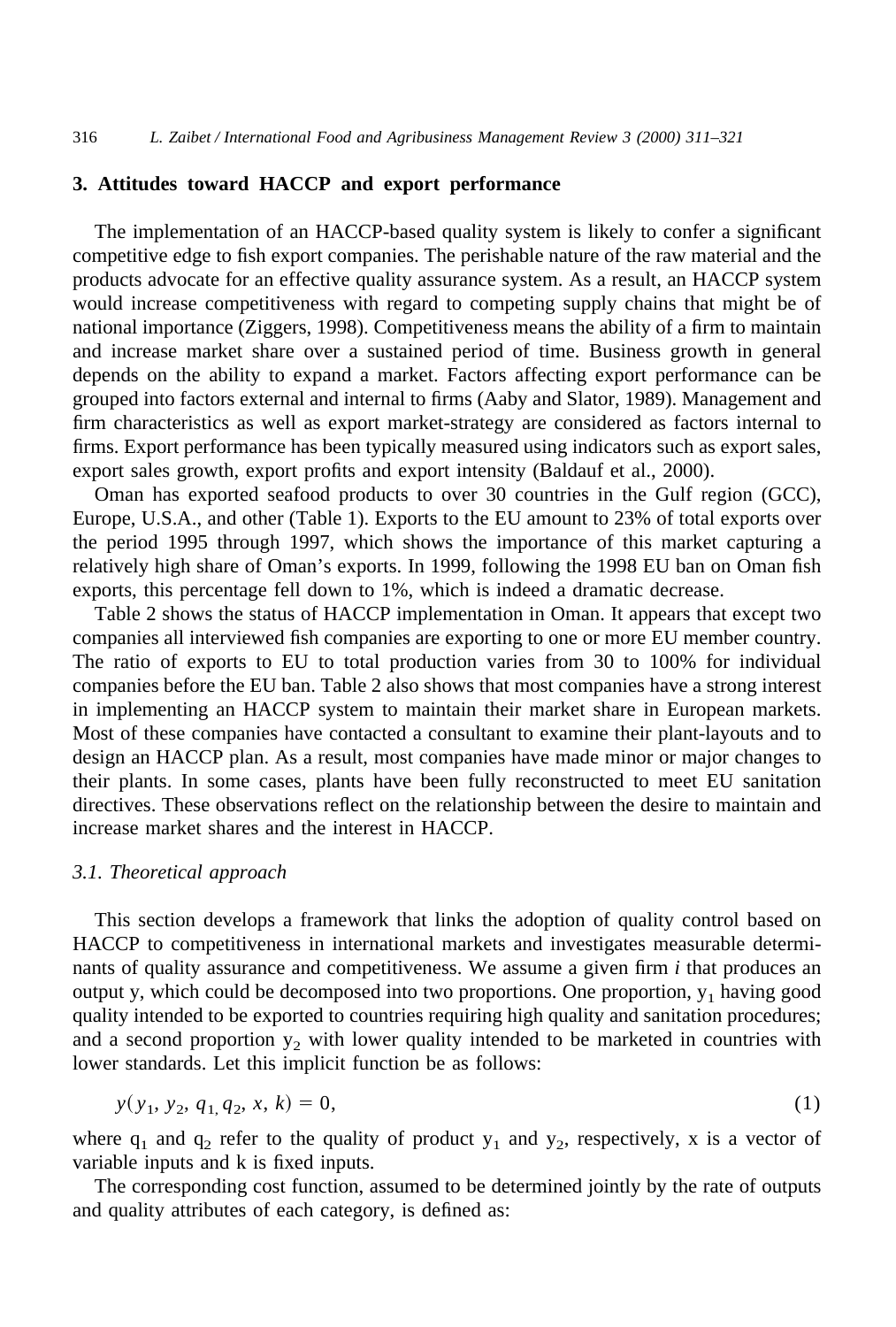| Plant | Exports to EU<br>& USA (%) | HACCP Plan <sup>1</sup> |               |          |            |          |                                 |  |
|-------|----------------------------|-------------------------|---------------|----------|------------|----------|---------------------------------|--|
|       |                            | Interest                | Documentation | Training | Consultant | Underway | Sanitation                      |  |
|       | 100                        |                         |               |          |            |          |                                 |  |
| 2     | 80                         |                         |               |          |            |          |                                 |  |
| 3     | 80                         |                         |               | a        |            |          |                                 |  |
| 4     | 25                         |                         |               |          |            |          |                                 |  |
| 5     | 25                         |                         |               |          |            |          | $++$                            |  |
| 6     | 75                         |                         |               |          |            |          |                                 |  |
|       |                            |                         |               |          |            |          |                                 |  |
| 8     | 40                         |                         |               |          |            |          | $++$                            |  |
| 9     | 58                         |                         |               |          |            |          |                                 |  |
| 10    | 30                         |                         |               |          |            |          | $++$                            |  |
| 11    | 35                         |                         |               |          |            |          |                                 |  |
| 12    | 31                         |                         |               |          |            |          |                                 |  |
| 13    | $\theta$                   |                         |               |          |            |          |                                 |  |
| 14    | 70                         |                         |               |          |            |          | $++$                            |  |
| 15    | 100                        |                         |               |          |            |          | $++$                            |  |
| 16    | 60                         |                         | 1 C           |          |            |          | $^{\mathrm{+}}$ $^{\mathrm{+}}$ |  |

Exports to EU and U.S.A. (% of total production) and status of HACCP implementation (1997)

<sup>1</sup> Variables under HACCP plan are defined as binary with 1 if company has responded positively to the question and 0 otherwise.<br><sup>a</sup> Training organized for free by the Ministry of Agriculture and Fisheries.

<sup>b</sup> The company has its own quality system.

<sup>c</sup> Started March 1999, this is, after the EU ban.

- Minor modifications to meet sanitation requirements.<br>
<sup>+</sup> Needs major modifications to meet sanitation requirements.<br>
<sup>+ +</sup> Needs reconstruction of the plant.

Table 2

$$
c(q_1, q_2, y_1, y_2, w, k) = 0
$$
\n<sup>(2)</sup>

the profit function defined by (1) and (2) is given as follows:

$$
\lim_{y_1, y_2} \pi = p_1 y_1 + p_2 y_2 - c(q_1, q_2, y_1, y_2, w, k) \tag{3}
$$

This specification assumes also that the prices are function of the quality attributes,  $p = f(q)$ . By taking the first-order conditions of  $(3)$  we can derive the firm's supply for  $y_i$  as function of quality attributes, inputs prices w, and fixed inputs *k*:

$$
y_i = f(q_1, w_i, k) \tag{4}
$$

Eq. (4) is the basis for the analysis of exports and competitiveness of Omani fisheries. The dependent variable  $y_i$  is the quantity of the product sold in market  $i$ , which represents the proportion of total production sold in that specific market (i.e., market share). The quality of the product is represented by the adoption of quality assurance and safety system, to be designated by HACCP system in this study. HACCP will be defined by a number of binary variables that show the commitment of the firm to the implementation of HACCP. These variables may include documentation, training, records, procedures, sanitation conditions, and so forth.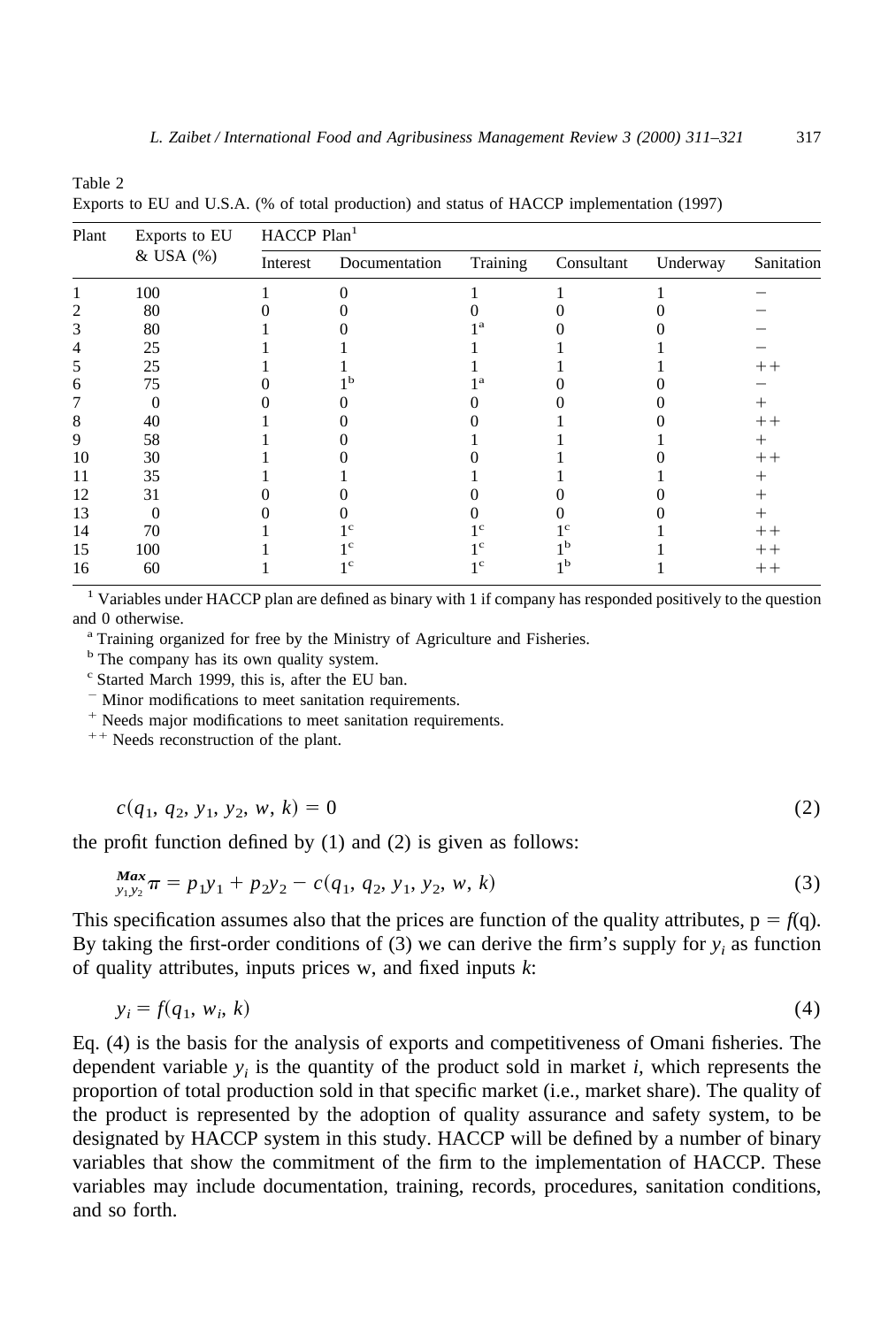Export models as indicated by (4) could be estimated as market share equations to explain export behavior. This kind of models was used by Martins (1993), who derived market share equations from a double stage CES utility function where products are differentiated based on the country of origin. Such approach requires time series data on different countries to estimate market shares and then estimate the equations. These data are not available in Oman. Moreover, Oman is a small country so an approach based on product differentiation across firms would be more appropriate. We consider market shares based on market penetration performance and use cross-section data over a sample of fish processing companies in Oman.

An export penetration index (EPI) defined by Featherstone and Uhm (1993) is as follows:

$$
EPI = X/Y, \tag{5}
$$

Where,  $X$  is the total export and  $Y$  is the total production. In this paper we define an index similar to the above definition but that reflects the quality of exported goods. For this purpose we consider the EU and the United States as markets with high level of quality requirements. Then, the above index would be modified as follows:

$$
EPI = (X_{US} + X_{EU})/Y,\tag{6}
$$

This index reflects export performance of a firm compared to other firms in the same industry. Firms that export more to markets such as the U.S.A. or the EU would achieve higher value of exports and make more profits. This index reflects also the quality of exports and the relevance of quality control and sanitation measures.

## *3.2. Estimation and empirical results*

The empirical model to be estimated is as follows:

$$
EPI = f(HACCP, Sanitation, Labor, capital)
$$
\n
$$
(7)
$$

Data were collected through a questionnaire and site visits to fish processing companies in Oman. We interviewed 16 companies, which represents about 85% of the total number of fish processing companies available at the time of the study. The questionnaire is composed of three sections. The first section concerned general information on the company: labor, freezing capacity, storage capacity, average processing per day, ice plant, management, main products and, destination. Section two describes production and exports to different markets (regional, EU, U.S.A., and other). The last section gauged to the implementation of HACCP and sanitation measures.

These data were used to derive an export penetration index as defined by Eq. (6). A scale variable (0 to 3) of the status of HACCP was calculated by adding three binary variables (1) if the company has responded positively and zero otherwise): participated in HACCP training, implemented HACCP documentation, and employed a HACCP consultant. Labor was approximated by the number of employees. Labor could be used as a proxy for the size of the company. In the literature, the size has been found both positively and negatively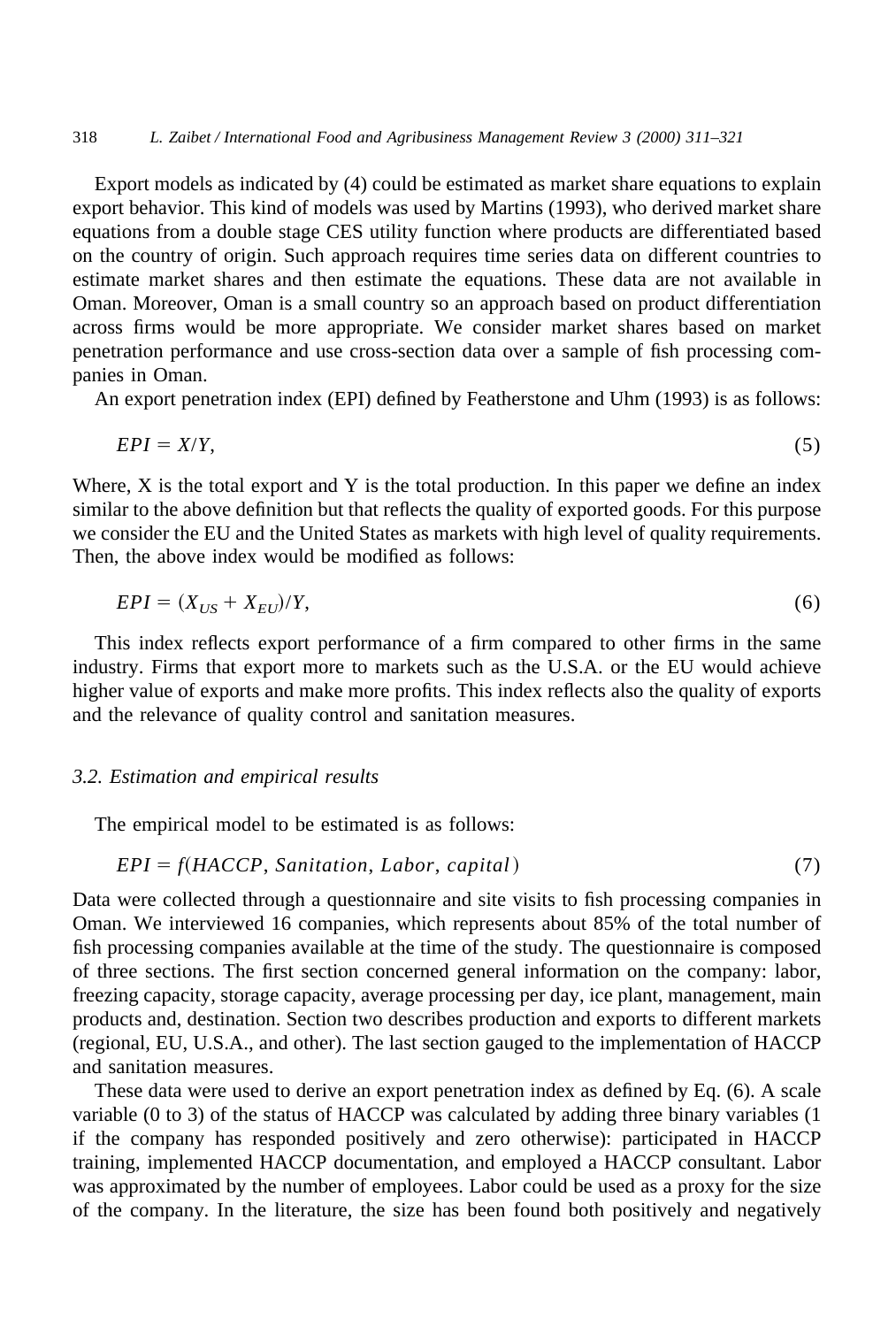| Table 3                               |  |  |
|---------------------------------------|--|--|
| Results of the OLS model <sup>1</sup> |  |  |

| Variable           | OLS model  |                   |
|--------------------|------------|-------------------|
|                    | Parameter  | t-statistics      |
| Intercept          | 0.436      | $3.48^{\rm a}$    |
| Labor              | $-0.018$   | $-2.93^{\rm a}$   |
| Capital            | 0.0003     | 0.69              |
| <b>HACCP</b>       | 0.149      | $2.57^{\rm a}$    |
| SANIT <sub>1</sub> | 0.593      | 3.80 <sup>a</sup> |
| $R^2$ (Adj $R^2$ ) | 0.63(0.48) |                   |

<sup>1</sup> The dependent variable is the percentage of exports to EU and U.S.A.

<sup>a</sup> Parameter significantly different from zero to 5%.<br><sup>b</sup> Parameter significantly different from zero at 12%.

associated with export performance (Baldauf et al., 2000). Capital was defined by investments in freezing and storage capacity. Finally, the variable *sanitation* was defined by dummy variables: SANIT1 takes 1 if the plant required minor modification to meet EU sanitation requirement and 0 otherwise; SANIT2 is defined in a similar way when the company required major modifications and reconstruction. Only the first dummy is included in the estimation to avoid singularity problems in the estimation.

A linear model was estimated by the OLS method, where export is a continuous variable that takes values between 0 and 1. The results are presented in Table 3.

The model performed well in accordance with the hypotheses of the paper. In presence of qualitative variables, an adjusted  $R^2 = 0.48$  is quite reasonable. The labor and capital variables were found to have very little and a rather negative impact (in the case of labor) on export performance. This shows that smaller companies have performed relatively better in terms of exports to Europe and to the United States. This fact may also imply that companies have over invested in freezing and storage capacity. Variables, which reflect on the quality of fish products, that is, HACCP and SANIT1 were found to be positively correlated to the export index.

As defined above, HACCP will be high (maximum of 3) for companies, which have invested more in training, consulting and documentation. On the contrary, HACCP would be equal to zero for companies that have not invested in any of these areas. Minor modifications refer to situations where the plant-layout is acceptable but the level of sanitation needs more attention to meet the requirement of customers. Major modifications are required when the general layout is not acceptable, which effects the cleanness of the plant and products. The results indicate that companies that implemented HACCP (or closer) have performed well in terms of exports to Europe and to the United States. In a similar way, companies that need only minor modifications to meet sanitary requirements are found to have higher percentage of exports to EU and U.S.A.

## **4. Conclusions**

This paper investigated the perception and compliance of Oman fish companies to HACCP and consequences for corporate success and competitiveness. The paper tests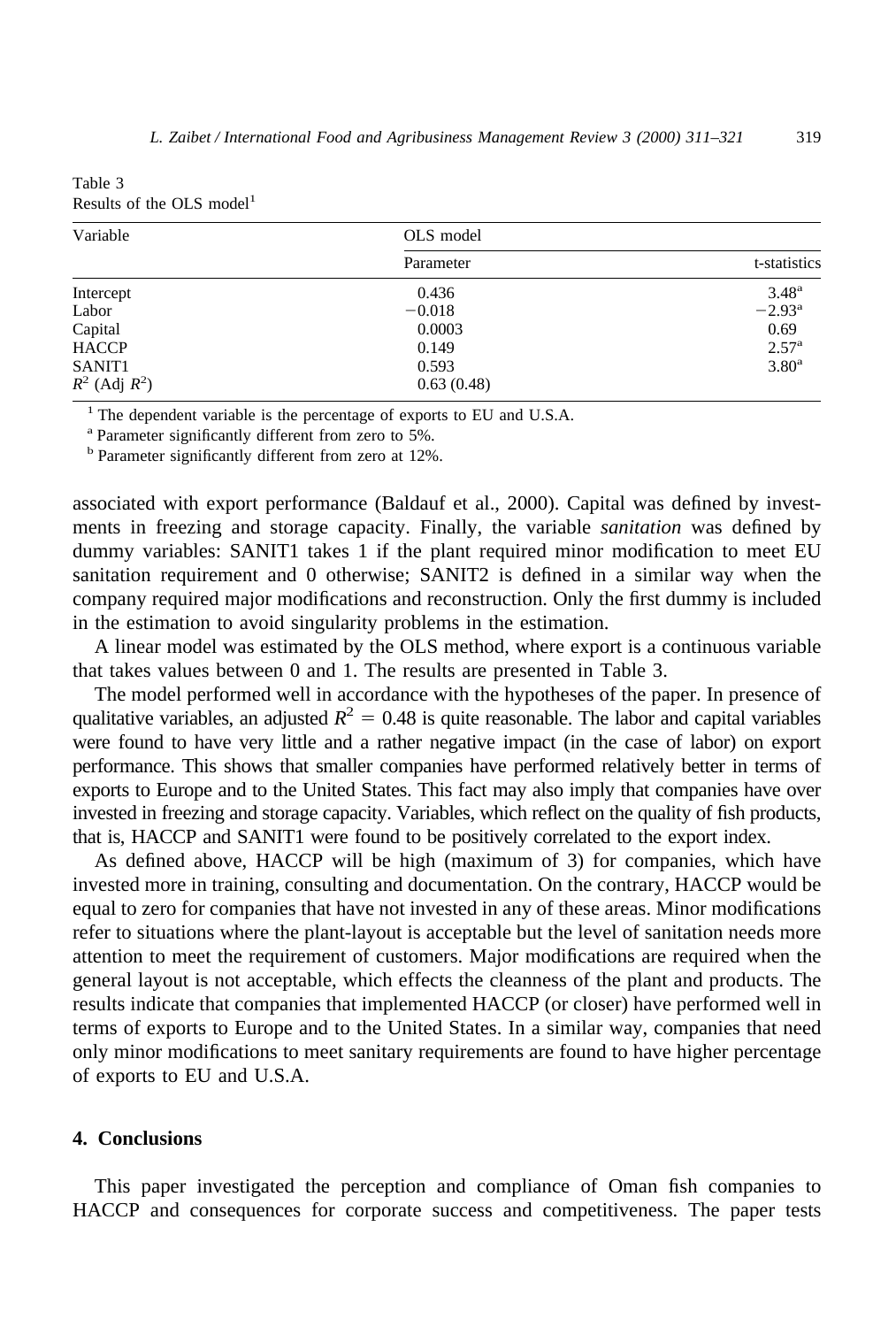empirically the relation between the adoption of international quality and safety procedures (HACCP) and success in export markets by constructing an index of export penetration. The paper findings show that up to 1998, Oman fish quality regulations differ in scope and objectives from HACCP. For instance, there is no requirement of plant-level quality management system equivalent to HACCP. Also, Oman regulations were based on regular inspections by government agents whereas HACCP is a system-based approach aiming at reducing repeated inspections. Empirical results support the hypothesis put forward; variables reflecting on the quality of fish products, that is, HACCP and sanitation were found to be positively correlated to the export index. The results also show that companies have a strong interest in implementing HACCP system to maintain or regain their competitive position in the European markets.

The Ministry of Agriculture and Fisheries has started an awareness campaign to implement HACCP in early 1990s. Companies were allowed to export based on quality control inspections carried out by the Ministry. Although the purpose of the Ministry was to encourage companies to implement HACCP, most companies have been waiting for more government assistance, such as training, consultants, and even funding to make the necessary modifications to their plants and processes. Market shares have been gained through the years and reflect a well-established relationship between Oman suppliers and European customers. Currently Oman fish products are facing tighter competition from other Asian countries' seafood products and there is a fear that Oman's share be captured by other countries' exports.

The cost to upgrade companies to the level of HACCP depends mainly on the level of modifications needed to meet sanitation requirements. Three categories have been identified: (1) companies with minor modifications; (2) companies that require important modifications; and (3) companies requiring full reconstruction. To these modification the costs of consultants, training, and documentation have to be added. Given the cost burden to upgrade these companies it is expected that the number of companies will substantially decrease, and therefore, lead to higher concentration in the fish processing sector of Oman.

More generally, this study emphasized the need for HACCP as a tool to compete in international markets, namely higher-value export markets in the European Union and the United States. Results show that companies, which have implemented HACCP have performed better than the others. The adoption of HACCP is spreading around the world. It has become a requirement in the EU and the U.S.A. since 1997. So, upgrading Omani fisheries companies to meet internationally accepted procedures is a challenge to both agribusiness managers and to government institutions. In fact, the need to promote seafood exports has been a goal of national strategies to diversify national income sources. For this reason it is expected that the fisheries industry will enjoy more support to face these recent challenges. The implications of the application of quality and safety regulations for the domestic market are not obvious, though, at least in the short run, as in most developing countries.

# **Acknowledgments**

The author would like to thank all the participants in the project and the personnel of the MAF who helped in the collection of data, and two anonymous reviewers for their helpful comments.